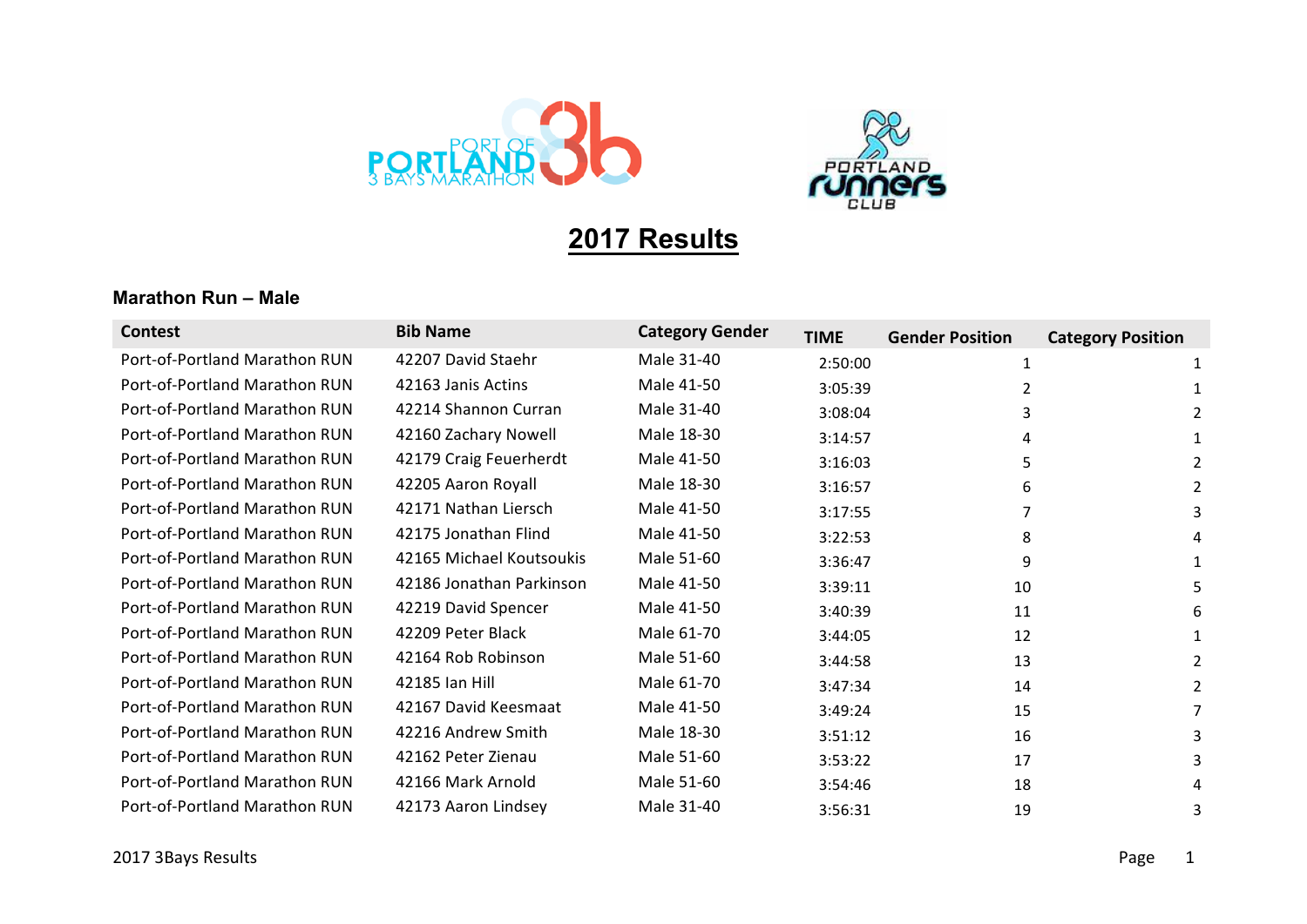| Port-of-Portland Marathon RUN | 42197 Michael Mustart   | Male 31-40 | 3:58:19    | 20         | 4          |
|-------------------------------|-------------------------|------------|------------|------------|------------|
| Port-of-Portland Marathon RUN | 42206 Thomas Cullum     | Male 18-30 | 4:07:39    | 21         | 4          |
| Port-of-Portland Marathon RUN | 42201 Eion Williamson   | Male 41-50 | 4:08:38    | 22         | 8          |
| Port-of-Portland Marathon RUN | 42187 Paul Perrett      | Male 41-50 | 4:12:38    | 23         | 9          |
| Port-of-Portland Marathon RUN | 42176 John Smith        | Male 51-60 | 4:15:29    | 24         | 5          |
| Port-of-Portland Marathon RUN | 42203 Wayne Hogan       | Male 61-70 | 4:15:58    | 25         | 3          |
| Port-of-Portland Marathon RUN | 42172 Crux Bullock      | Male 31-40 | 4:16:39    | 26         | 5          |
| Port-of-Portland Marathon RUN | 42181 Nicholas Stuart   | Male 31-40 | 4:18:00    | 27         | 6          |
| Port-of-Portland Marathon RUN | 42195 David Styles      | Male 61-70 | 4:22:13    | 28         | 4          |
| Port-of-Portland Marathon RUN | 42198 Peter Balding     | Male 41-50 | 4:22:41    | 29         | 10         |
| Port-of-Portland Marathon RUN | 42168 Bruce Will        | Male 18-30 | 4:22:43    | 30         | 5          |
| Port-of-Portland Marathon RUN | 42177 Leo Filer         | Male 18-30 | 4:24:14    | 31         | 6          |
| Port-of-Portland Marathon RUN | 42189 Francois Albertyn | Male 51-60 | 4:26:48    | 32         | 6          |
| Port-of-Portland Marathon RUN | 42196 David Rodda       | Male 41-50 | 4:35:13    | 33         | 11         |
| Port-of-Portland Marathon RUN | 42169 Chris Glacken     | Male 51-60 | 4:46:33    | 34         | 7          |
| Port-of-Portland Marathon RUN | 42194 Chris Gamble      | Male 61-70 | 5:50:55    | 35         | 5          |
| Port-of-Portland Marathon RUN | 42204 Mark Praolini     | Male 51-60 | <b>DNF</b> | <b>DNF</b> | <b>DNF</b> |
| Port-of-Portland Marathon RUN | 42174 Joe Lim           | Male 18-30 | <b>DNS</b> | <b>DNS</b> | <b>DNS</b> |
| Port-of-Portland Marathon RUN | 42193 James Bishop      | Male 41-50 | <b>DNS</b> | <b>DNS</b> | <b>DNS</b> |
| Port-of-Portland Marathon RUN | 42208 Bondo Sharashidze | Male 31-40 | <b>DNS</b> | <b>DNS</b> | <b>DNS</b> |

#### **Marathon Run – Female**

| <b>Contest</b>                | <b>Bib Name</b>         | <b>Category Gender</b> | <b>TIME</b> | <b>Gender Position</b> | <b>Category Position</b> |
|-------------------------------|-------------------------|------------------------|-------------|------------------------|--------------------------|
| Port-of-Portland Marathon RUN | 42161 Serena Wooldridge | Female 41-50           | 3:42:12     |                        | 1                        |
| Port-of-Portland Marathon RUN | 42190 Lucy Talbot       | Female 18-30           | 3:55:15     |                        | 1                        |
| Port-of-Portland Marathon RUN | 42221 Nicole Allen      | Female 41-50           | 3:56:51     |                        | 2                        |
| Port-of-Portland Marathon RUN | 42200 Jenine Dawson     | Female 31-40           | 3:57:33     | 4                      | 1                        |
| Port-of-Portland Marathon RUN | 42192 Peta Lockhart     | Female 31-40           | 4:10:17     |                        | 2                        |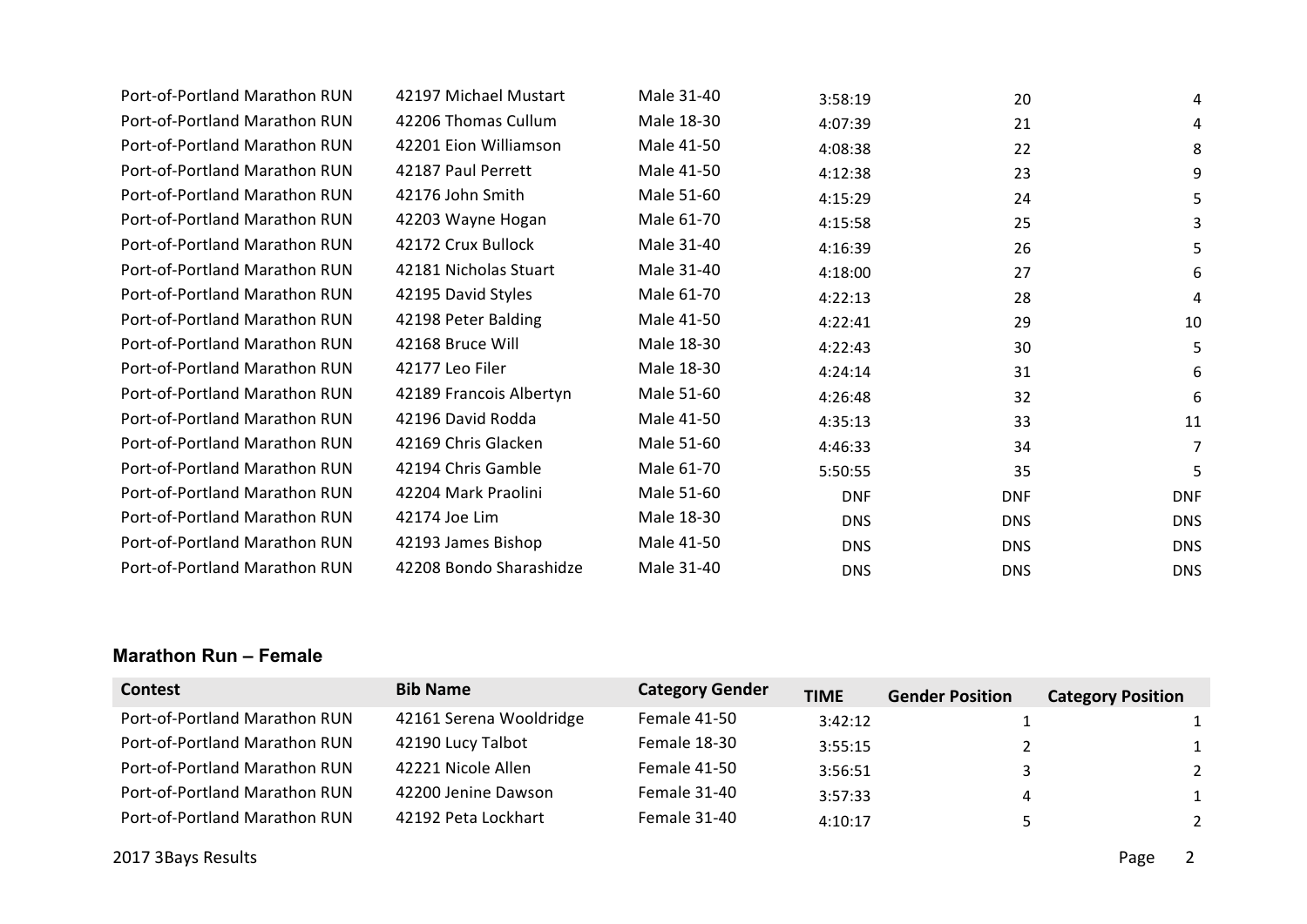| Port-of-Portland Marathon RUN | 42191 Julia Thorn      | Female 51-60        | 4:18:49 | 6  |    |
|-------------------------------|------------------------|---------------------|---------|----|----|
| Port-of-Portland Marathon RUN | 42178 Maree Platt      | Female 41-50        | 4:21:11 |    | 3  |
| Port-of-Portland Marathon RUN | 42180 Danielle McLaren | Female 31-40        | 4:24:13 | 8  | 3  |
| Port-of-Portland Marathon RUN | 42213 Dawn Parks       | Female 31-40        | 4:25:22 | 9  | 4  |
| Port-of-Portland Marathon RUN | 42184 Cheryl Symons    | Female 41-50        | 4:29:41 | 10 | 4  |
| Port-of-Portland Marathon RUN | 42188 Lynette Albertyn | Female 51-60        | 4:34:37 | 11 | 2  |
| Port-of-Portland Marathon RUN | 42199 Kirsten Mitchell | Female 41-50        | 4:34:56 | 12 | 5. |
| Port-of-Portland Marathon RUN | 42210 Sally Beggs      | Female 41-50        | 4:37:44 | 13 | 6  |
| Port-of-Portland Marathon RUN | 42170 Selina Green     | Female 31-40        | 4:53:30 | 14 | 5. |
| Port-of-Portland Marathon RUN | 42182 Karen Anderson   | Female 31-40        | 4:59:24 | 15 | 6  |
| Port-of-Portland Marathon RUN | 42183 Julia Mahony     | Female 31-40        | 4:59:28 | 16 |    |
| Port-of-Portland Marathon RUN | 42202 Leanne Kroon     | Female 31-40        | 5:03:50 | 17 | 8  |
| Port-of-Portland Marathon RUN | 42220 Ngoh Ngoh Nestor | <b>Female 51-60</b> | 5:36:12 | 18 | 3  |
|                               |                        |                     |         |    |    |

#### **Marathon Walk – Male**

| <b>Contest</b>                        | <b>Bib Name</b>        | <b>Category Gender</b> | <b>TIME</b> | <b>Gender Position</b> | <b>Category Position</b> |
|---------------------------------------|------------------------|------------------------|-------------|------------------------|--------------------------|
| Port-of-Portland Marathon WALK        | 42020 Graham Sealey    | Male 51-60             | 5:22:17     |                        |                          |
| Port-of-Portland Marathon WALK        | 42012 Brian Glover     | Male $70+$             | 5:50:55     |                        |                          |
| Port-of-Portland Marathon WALK        | 42023 Shanks Cullinane | Male 41-50             | 5:54:51     | 3                      |                          |
| Port-of-Portland Marathon WALK        | 42021 Graeme O'leary   | Male 61-70             | 6:22:48     | 4                      |                          |
| Port-of-Portland Marathon WALK        | 42018 Jamie Magor      | Male 41-50             | 6:37:09     | 5                      | 2                        |
| Port-of-Portland Marathon WALK        | 42015 Gary Turner      | Male 61-70             | 6:39:21     | 6                      | 2                        |
| Port-of-Portland Marathon WALK        | 42024 Neil O'Donnell   | Male 41-50             | 6:44:09     |                        | 3                        |
| Port-of-Portland Marathon WALK        | 42013 Ian Hoad         | Male 61-70             | 6:44:31     | 8                      | 3                        |
| Port-of-Portland Marathon WALK        | 42022 Glenn Miles      | Male 51-60             | 6:44:32     | 9                      | $\mathcal{P}$            |
| Port-of-Portland Marathon WALK        | 42025 Markus Brecely   | Male 61-70             | 8:14:00     | 10                     | 4                        |
| <b>Port-of-Portland Marathon WALK</b> | 42014 John Kilmartin   | Male 61-70             | <b>DNS</b>  | <b>DNS</b>             | <b>DNS</b>               |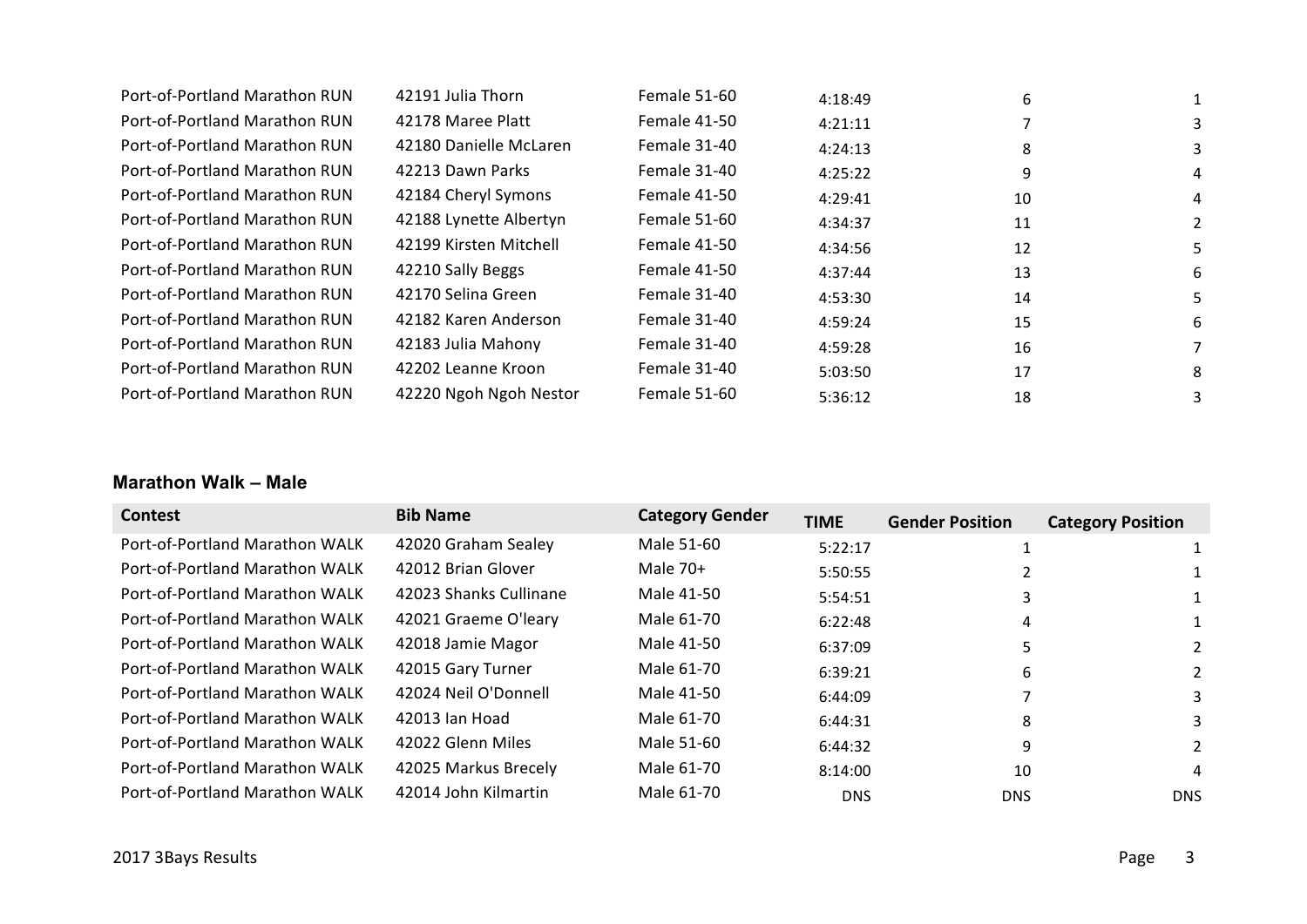#### **Marathon Walk – Female**

| Contest                        | <b>Bib Name</b>         | <b>Category Gender</b> | <b>TIME</b> | <b>Gender Position</b> | <b>Category Position</b> |
|--------------------------------|-------------------------|------------------------|-------------|------------------------|--------------------------|
| Port-of-Portland Marathon WALK | 42017 Elizabeth Knowles | <b>Female 61-70</b>    | 5:50:17     |                        |                          |
| Port-of-Portland Marathon WALK | 42016 Elizabeth Wrigley | <b>Female 61-70</b>    | 6:39:21     |                        |                          |
| Port-of-Portland Marathon WALK | 42019 Everon Pye        | <b>Female 51-60</b>    | 6:56:22     |                        |                          |

#### **Half Marathon Run – Male**

| <b>Contest</b>    | <b>Bib Name</b>               | <b>Category Gender</b> | <b>TIME</b> | <b>Gender Position</b> | <b>Category Position</b> |
|-------------------|-------------------------------|------------------------|-------------|------------------------|--------------------------|
| Half-Marathon RUN | 21182 Jarred Dempsey          | Male 18-30             | 1:29:13     | 1                      |                          |
| Half-Marathon RUN | 21215 Benjamin Walker         | Male 31-40             | 1:31:20     | 2                      |                          |
| Half-Marathon RUN | 21179 Peter Musson            | Male 51-60             | 1:32:11     | 3                      |                          |
| Half-Marathon RUN | 21212 Steven Quarrell         | Male 41-50             | 1:34:28     | 4                      |                          |
| Half-Marathon RUN | 21184 Josh Pridham            | Male 31-40             | 1:37:04     | 5                      | $\overline{2}$           |
| Half-Marathon RUN | 21172 Marcus Alexander        | Male 18-30             | 1:38:59     | 6                      | $\overline{2}$           |
| Half-Marathon RUN | 21214 Roscoe Hine             | Male 31-40             | 1:39:00     |                        | 3                        |
| Half-Marathon RUN | 21188 Matthew Bailey          | Male 31-40             | 1:39:55     | 8                      | 4                        |
| Half-Marathon RUN | 21205 Richard Porter          | Male 41-50             | 1:40:52     | 9                      | 2                        |
| Half-Marathon RUN | 21235 Michael Crowe           | Male 41-50             | 1:43:39     | 10                     | 3                        |
| Half-Marathon RUN | 21221 Shane Fiegert           | Male 31-40             | 1:43:58     | 11                     | 5                        |
| Half-Marathon RUN | 21194 Aiden Platt             | Male 31-40             | 1:44:00     | 12                     | 6                        |
| Half-Marathon RUN | 21238 Nicholas Ross-Watson    | Male 18-30             | 1:44:30     | 13                     | 3                        |
| Half-Marathon RUN | 21178 Dale Radcliffe          | Male 31-40             | 1:44:39     | 14                     | 7                        |
| Half-Marathon RUN | 21171 Tom Richardson          | Male 18-30             | 1:44:39     | 15                     | 4                        |
| Half-Marathon RUN | 21170 Aaron Shepherd          | Male Under 18          | 1:45:18     | 16                     | 1                        |
| Half-Marathon RUN | 21175 Daniel Dahl Christensen | Male 18-30             | 1:47:00     | 17                     | 5                        |
| Half-Marathon RUN | 21196 Ken Banks               | Male 61-70             | 1:47:07     | 18                     |                          |
| Half-Marathon RUN | 21199 Chris Pugh              | Male 31-40             | 1:49:48     | 19                     | 8                        |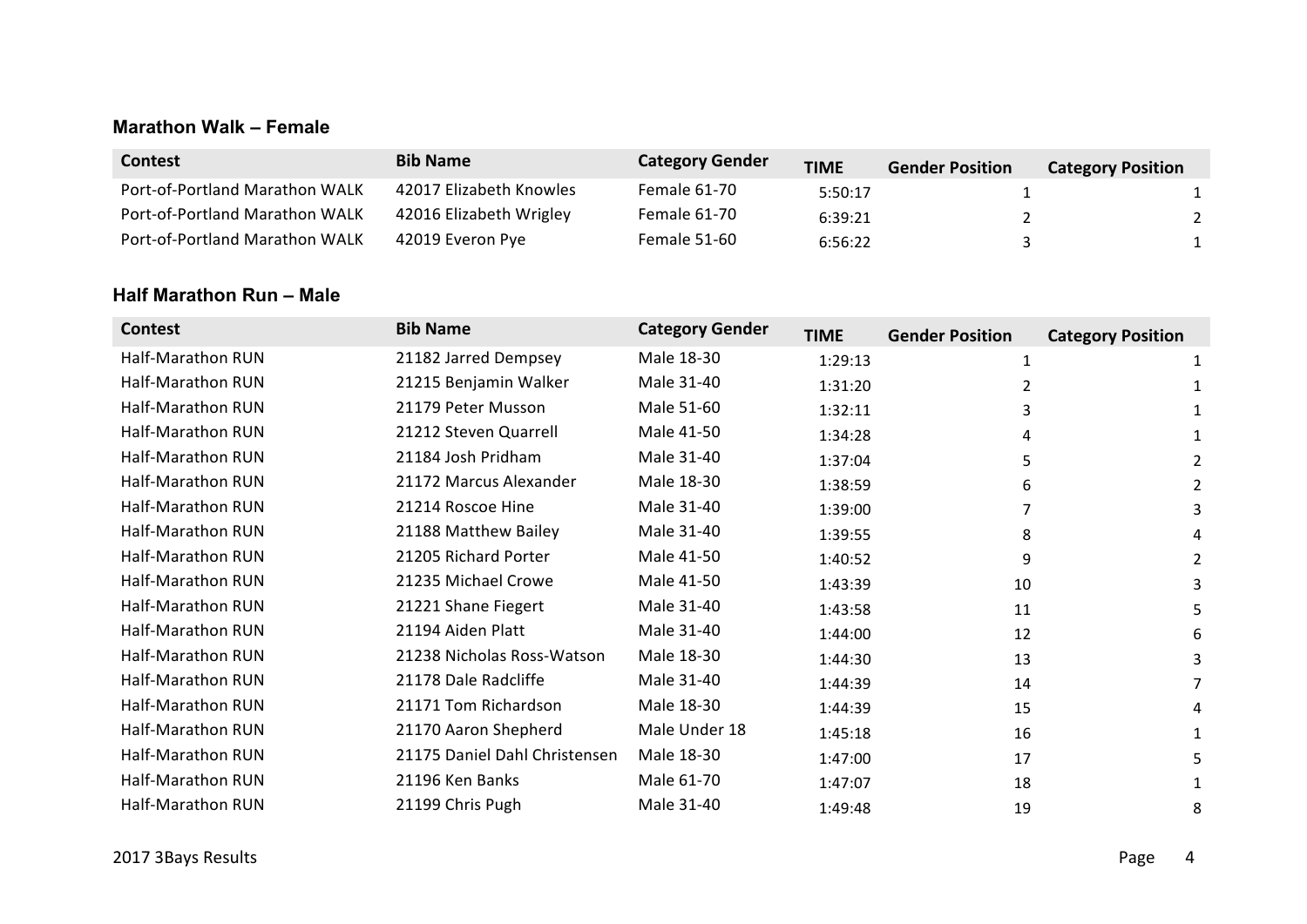| Half-Marathon RUN | 21234 Ben Miller          | Male 18-30 | 1:50:44    | 20         | 6          |
|-------------------|---------------------------|------------|------------|------------|------------|
| Half-Marathon RUN | 21173 Jay Moody           | Male 18-30 | 1:51:07    | 21         | 7          |
| Half-Marathon RUN | 21236 Jason Edwards       | Male 41-50 | 1:51:52    | 22         | 4          |
| Half-Marathon RUN | 21206 Martin Schmetzer    | Male 51-60 | 1:52:36    | 23         | 2          |
| Half-Marathon RUN | 21218 Frank Farnsworth    | Male 61-70 | 1:52:55    | 24         | 2          |
| Half-Marathon RUN | 21197 Andrew Reynolds     | Male 41-50 | 1:53:23    | 25         | 5          |
| Half-Marathon RUN | 21232 Anthony Curran      | Male 61-70 | 1:54:14    | 26         | 3          |
| Half-Marathon RUN | 21213 Lee Gibbons         | Male 51-60 | 1:55:04    | 27         | 3          |
| Half-Marathon RUN | 21186 Stephen Longney     | Male 51-60 | 1:59:37    | 28         | 4          |
| Half-Marathon RUN | 21209 Shane Foote         | Male 41-50 | 1:59:38    | 29         | 6          |
| Half-Marathon RUN | 21202 Matthew Scott       | Male 18-30 | 2:01:20    | 30         | 8          |
| Half-Marathon RUN | 21210 Christopher Collett | Male 31-40 | 2:02:49    | 31         | 9          |
| Half-Marathon RUN | 21203 Denis Belden        | Male 41-50 | 2:08:42    | 32         | 7          |
| Half-Marathon RUN | 21176 Richard Beal        | Male 41-50 | 2:16:19    | 33         | 8          |
| Half-Marathon RUN | 21219 David Finestone     | Male 70+   | 2:20:56    | 34         | 1          |
| Half-Marathon RUN | 21195 Steve Parkinson     | Male 41-50 | 2:20:56    | 35         | 9          |
| Half-Marathon RUN | 21174 Daniel Grosse       | Male 41-50 | 2:58:50    | 36         | 10         |
| Half-Marathon RUN | 21181 Ross Crichton       | Male 51-60 | <b>DNS</b> | <b>DNS</b> | <b>DNS</b> |
| Half-Marathon RUN | 21207 Tom Conheady        | Male 31-40 | <b>DNS</b> | <b>DNS</b> | <b>DNS</b> |
| Half-Marathon RUN | 21225 Chris Jordan        | Male 41-50 | <b>DNS</b> | <b>DNS</b> | <b>DNS</b> |
|                   |                           |            |            |            |            |

#### **Half Marathon Run – Female**

| <b>Contest</b>           | <b>Bib Name</b>          | <b>Category Gender</b> | <b>TIME</b> | <b>Gender Position</b> | <b>Category Position</b> |
|--------------------------|--------------------------|------------------------|-------------|------------------------|--------------------------|
| Half-Marathon RUN        | 21169 Cherie Beckingham  | Female 31-40           | 1:37:19     |                        | $\mathbf{1}$             |
| Half-Marathon RUN        | 21217 Rebecca Beumer     | Female 31-40           | 1:46:01     |                        | $2^{\circ}$              |
| Half-Marathon RUN        | 21201 Katherine Hall     | Female 31-40           | 1:48:50     |                        | 3                        |
| <b>Half-Marathon RUN</b> | 21187 Caroline MacDonald | Female 51-60           | 1:49:59     | 4                      | $\mathbf{1}$             |
| Half-Marathon RUN        | 21226 Anna Jenkins       | Female 41-50           | 1:50:53     |                        | $\mathbf{1}$             |
| Half-Marathon RUN        | 21229 Vivienne Collins   | Female 41-50           | 1:50:53     | 6                      | $\mathcal{P}$            |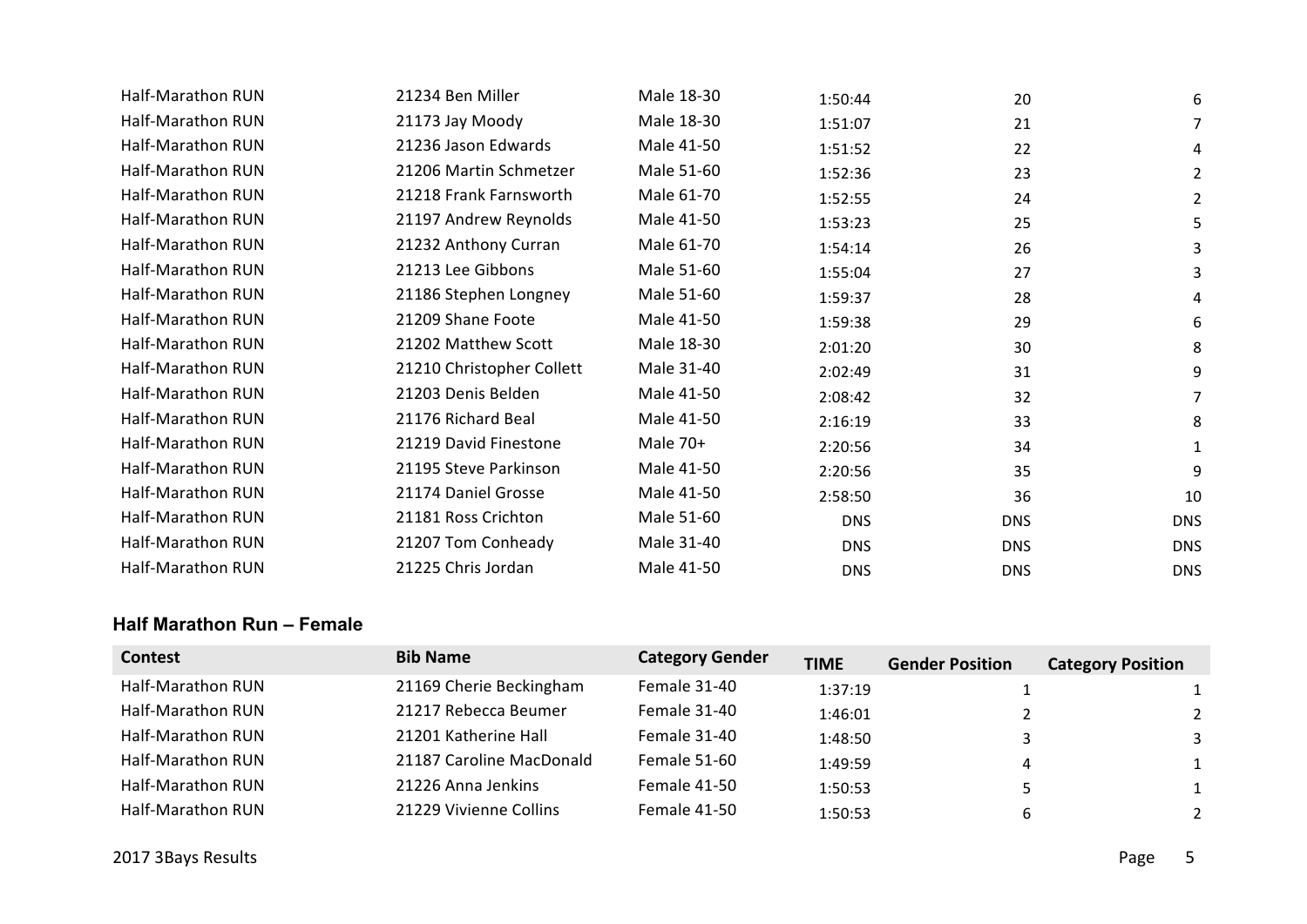| Half-Marathon RUN | 21183 Erin Wilson       | Female 31-40    | 1:51:20    | 7          | 4              |
|-------------------|-------------------------|-----------------|------------|------------|----------------|
| Half-Marathon RUN | 21200 Ashleigh Dyson    | Female 18-30    | 1:55:00    | 8          | $\mathbf{1}$   |
| Half-Marathon RUN | 21208 Lucy Peddie       | Female Under 18 | 1:56:12    | 9          | 1              |
| Half-Marathon RUN | 21167 Kerri Jennings    | Female 41-50    | 1:58:06    | 10         | 3              |
| Half-Marathon RUN | 21211 Debbie Pither     | Female 41-50    | 1:58:13    | 11         | 4              |
| Half-Marathon RUN | 21177 Isabel Williamson | Female 31-40    | 1:58:37    | 12         | 5              |
| Half-Marathon RUN | 21224 Prue Blatchford   | Female 41-50    | 1:59:31    | 13         | 5              |
| Half-Marathon RUN | 21216 Lara Wakefield    | Female 31-40    | 2:00:03    | 14         | 6              |
| Half-Marathon RUN | 21230 Noreen Mudzi      | Female 31-40    | 2:06:26    | 15         | 7              |
| Half-Marathon RUN | 21192 Lucy Marsland     | Female 18-30    | 2:07:01    | 16         | $\overline{2}$ |
| Half-Marathon RUN | 21228 Samantha Shepherd | Female 18-30    | 2:07:27    | 17         | 3              |
| Half-Marathon RUN | 21190 Lyndal Borrell    | Female 41-50    | 2:08:29    | 18         | 6              |
| Half-Marathon RUN | 21193 Maggie Greenham   | Female 18-30    | 2:09:16    | 19         | 4              |
| Half-Marathon RUN | 21191 Melissa Flentjar  | Female 31-40    | 2:12:01    | 20         | 8              |
| Half-Marathon RUN | 21237 Micaela Murray    | Female 41-50    | 2:12:06    | 21         | 7              |
| Half-Marathon RUN | 21204 Tamara McCallum   | Female 31-40    | 2:13:06    | 22         | 9              |
| Half-Marathon RUN | 21227 Michelle Simons   | Female 51-60    | 2:13:29    | 23         | $\overline{2}$ |
| Half-Marathon RUN | 21222 Fiona Robertson   | Female 51-60    | 2:15:40    | 24         | 3              |
| Half-Marathon RUN | 21233 Jennifer Murrell  | Female 18-30    | 2:15:59    | 25         | 5              |
| Half-Marathon RUN | 21223 Melinda McKenzie  | Female 31-40    | 2:16:08    | 26         | 10             |
| Half-Marathon RUN | 21189 Heather Patzel    | Female 41-50    | 2:18:32    | 27         | 8              |
| Half-Marathon RUN | 21239 Lisa Pickford     | Female 31-40    | 2:27:05    | 28         | 11             |
| Half-Marathon RUN | 21185 Wendy Bailey      | Female 31-40    | 2:38:00    | 29         | 12             |
| Half-Marathon RUN | 21180 Wendy Lines       | Female 41-50    | 2:49:04    | 30         | 9              |
| Half-Marathon RUN | 21231 Lael Alexander    | Female 41-50    | 3:07:11    | 31         | 10             |
| Half-Marathon RUN | 21198 Jess Pugh         | Female 18-30    | <b>DNF</b> | <b>DNF</b> | <b>DNF</b>     |
| Half-Marathon RUN | 21220 Andy Gild         | Female 41-50    | <b>DNF</b> | <b>DNF</b> | <b>DNF</b>     |
|                   |                         |                 |            |            |                |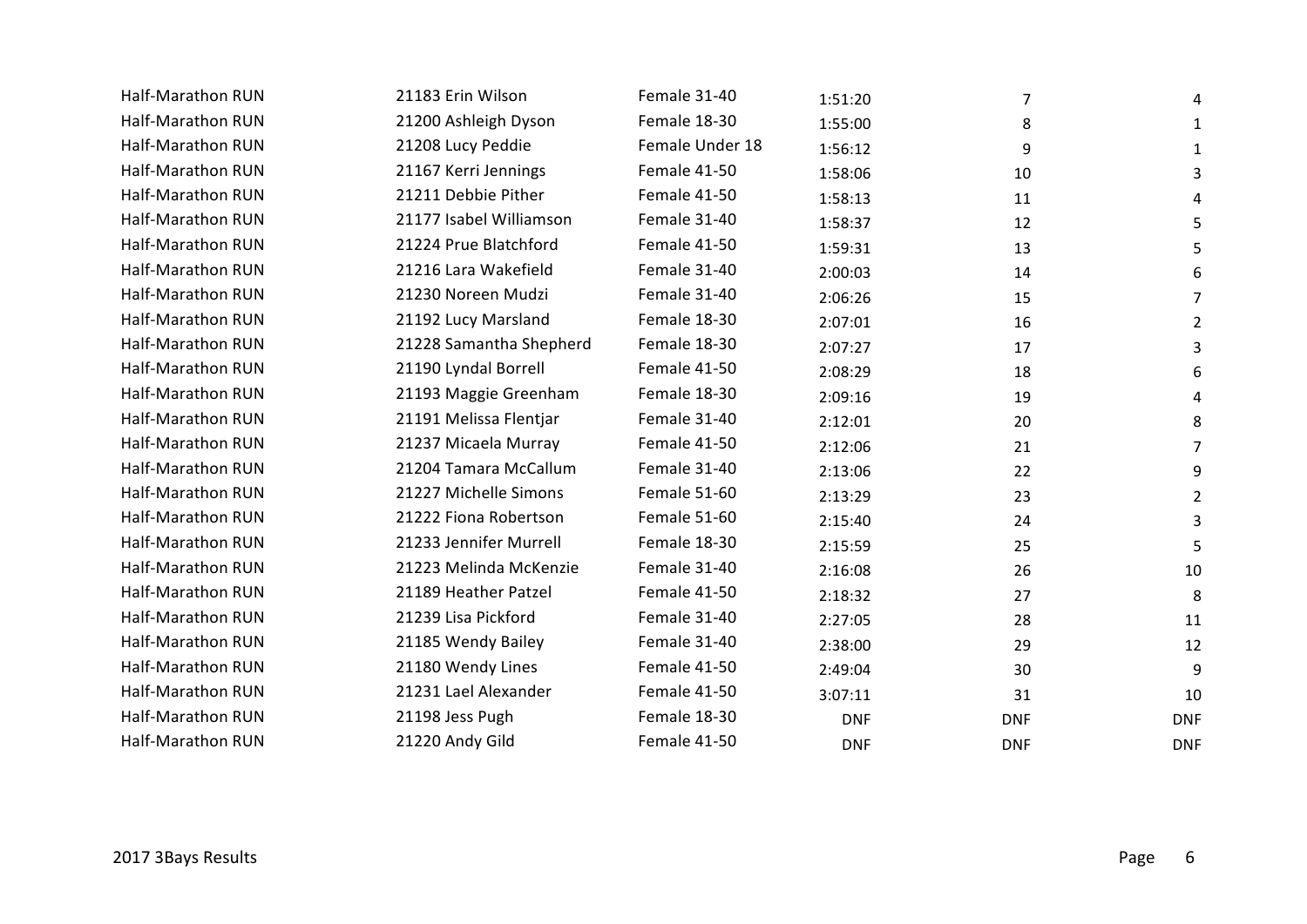#### **Half Marathon Walk – Male**

| <b>Contest</b>            | <b>Bib Name</b>        | <b>Category Gender</b> | <b>TIME</b> | <b>Gender Position</b> | <b>Category Position</b> |
|---------------------------|------------------------|------------------------|-------------|------------------------|--------------------------|
| <b>Half-Marathon WALK</b> | 21259 Anthony Malady   | Male 41-50             | 2:21:04     |                        |                          |
| Half-Marathon WALK        | 21268 Paul Nunn        | Male 51-60             | 2:41:17     |                        |                          |
| <b>Half-Marathon WALK</b> | 21275 Robert Hunt      | Male 61-70             | 2:44:32     | 3                      |                          |
| Half-Marathon WALK        | 21273 Stephen Brown    | Male 51-60             | 2:47:20     | 4                      |                          |
| Half-Marathon WALK        | 21277 Troy Warburton   | Male 41-50             | 2:47:22     | 5                      | 2                        |
| Half-Marathon WALK        | 21263 Stephen Campbell | Male 31-40             | 3:00:35     | 6                      |                          |
| Half-Marathon WALK        | 21257 Darrin Atkins    | Male 41-50             | 3:03:14     |                        | 3                        |
| <b>Half-Marathon WALK</b> | 21265 John Heywood     | Male 61-70             | 3:36:22     | 8                      | 2                        |
| <b>Half-Marathon WALK</b> | 21258 Robert Slatter   | Male 51-60             | 3:36:22     | 9                      | 3                        |
| <b>Half-Marathon WALK</b> | 21266 Cameron Heywood  | Male 18-30             | 3:36:22     | 10                     |                          |
| <b>Half-Marathon WALK</b> | 21274 Michael Noske    | Male 61-70             | 3:36:22     | 11                     | 3                        |
| <b>Half-Marathon WALK</b> | 21262 Daryl Miller     | Male 51-60             | 3:36:22     | 12                     | 4                        |

#### **Half Marathon Walk – Female**

| <b>Contest</b>            | <b>Bib Name</b>        | <b>Category Gender</b> | <b>TIME</b> | <b>Gender Position</b> | <b>Category Position</b> |
|---------------------------|------------------------|------------------------|-------------|------------------------|--------------------------|
| <b>Half-Marathon WALK</b> | 21270 Sue Adamson      | Female 51-60           | 2:44:32     |                        | 1                        |
| <b>Half-Marathon WALK</b> | 21278 Nellie Pitt      | Female 41-50           | 2:45:43     |                        |                          |
| <b>Half-Marathon WALK</b> | 21269 Justyna Grosse   | Female 41-50           | 2:49:04     | 3                      |                          |
| <b>Half-Marathon WALK</b> | 21264 Katrina Hockey   | Female 41-50           | 2:49:04     | 4                      |                          |
| <b>Half-Marathon WALK</b> | 21261 Roberta Campbell | Female 31-40           | 2:53:31     | 5                      |                          |
| <b>Half-Marathon WALK</b> | 21271 Tam Deane        | Female 41-50           | 2:57:14     | 6                      | 4                        |
| <b>Half-Marathon WALK</b> | 21272 Cindy Huppatz    | Female 41-50           | 2:57:14     |                        | 5.                       |
| <b>Half-Marathon WALK</b> | 21255 Km Rowley        | Female 31-40           | 3:00:35     | 8                      | 2                        |
| <b>Half-Marathon WALK</b> | 21260 Kerry Scales     | Female 51-60           | 3:13:00     | 9                      | 2                        |
| <b>Half-Marathon WALK</b> | 21267 Jodie Haby       | <b>Female 31-40</b>    | 3:22:52     | 10                     | 3.                       |
| Half-Marathon WALK        | 21256 Beryl King       | Female 61-70           | 3:23:52     | 11                     |                          |
| <b>Half-Marathon WALK</b> | 21276 Louise Haluska   | Female 31-40           | <b>DNF</b>  | <b>DNF</b>             | <b>DNF</b>               |

2017 3Bays Results **Page** 2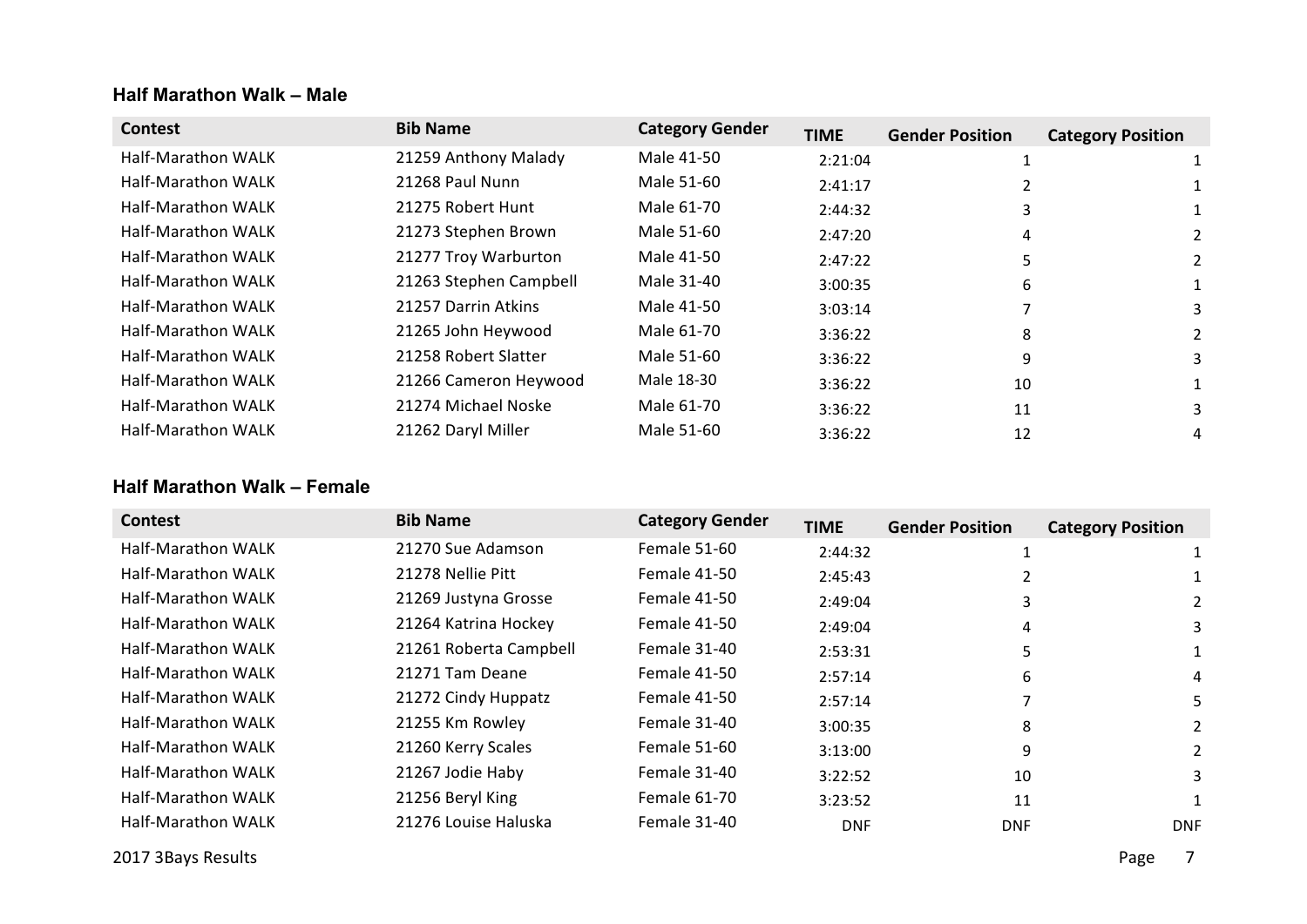| Half-Marathon WALK        | 21253 Andrea Monaghan | Female 41-50 | DNS | DNS | DNS. |
|---------------------------|-----------------------|--------------|-----|-----|------|
| <b>Half-Marathon WALK</b> | 21254 Jenna Monaghan  | Female 18-30 | DNS | DNS | DNS. |

#### **Quarter Marathon Run/Walk – Male**

| <b>Contest</b>                   | <b>Bib Name</b>      | <b>Category Gender</b> | <b>TIME</b> | <b>Gender Position</b> | <b>Category Position</b> |
|----------------------------------|----------------------|------------------------|-------------|------------------------|--------------------------|
| <b>Quarter Marathon RUN/WALK</b> | 137 Jordan Mayston   | Male 18-30             | 0:37:18     |                        |                          |
| <b>Quarter Marathon RUN/WALK</b> | 129 Jonathan Rentsch | Male Junior            | 0:40:54     |                        |                          |
| <b>Quarter Marathon RUN/WALK</b> | 143 Derek Prentice   | Male 31-50             | 0:41:16     | 3                      |                          |
| <b>Quarter Marathon RUN/WALK</b> | 158 Charlie Ryan     | Male Junior            | 0:45:26     | 4                      |                          |
| <b>Quarter Marathon RUN/WALK</b> | 155 Darryn Simon     | Male 51-70             | 0:46:56     | 5                      |                          |
| <b>Quarter Marathon RUN/WALK</b> | 101 Ray Durrant      | Male 51-70             | 0:47:08     | 6                      | 2                        |
| <b>Quarter Marathon RUN/WALK</b> | 131 Jarrod Mast      | Male 31-50             | 0:53:50     |                        | 2                        |
| <b>Quarter Marathon RUN/WALK</b> | 105 Thomas Antony    | Male Junior            | 0:54:14     | 8                      | 3                        |
| <b>Quarter Marathon RUN/WALK</b> | 139 Michael Collins  | Male 18-30             | 0:59:38     | 9                      | 2                        |
| <b>Quarter Marathon RUN/WALK</b> | 121 Craig Curtis     | Male 31-50             | 1:07:55     | 10                     | 3                        |
| <b>Quarter Marathon RUN/WALK</b> | 113 Haydon Hall      | Male 18-30             | 1:10:19     | 11                     | 3                        |
| <b>Quarter Marathon RUN/WALK</b> | 103 Alan Jones       | Male 31-50             | 1:10:52     | 12                     | 4                        |
| <b>Quarter Marathon RUN/WALK</b> | 106 Brian Lineker    | Male 70+               | 1:29:24     | 13                     |                          |
| <b>Quarter Marathon RUN/WALK</b> | 123 Ian Stansfield   | Male 70+               | 1:38:44     | 14                     |                          |

#### **Quarter Marathon Run/Walk – Female**

| <b>Contest</b>                   | <b>Bib Name</b>       | <b>Category Gender</b> | <b>TIME</b> | <b>Gender Position</b> | <b>Category Position</b> |
|----------------------------------|-----------------------|------------------------|-------------|------------------------|--------------------------|
| <b>Quarter Marathon RUN/WALK</b> | 156 Sardie Edgar      | Female 31-50           | 0:45:56     |                        |                          |
| <b>Quarter Marathon RUN/WALK</b> | 144 Kate Gleeson      | Female Junior          | 0:49:18     |                        |                          |
| <b>Quarter Marathon RUN/WALK</b> | 133 Tamai Bremner     | Female 31-50           | 0:50:16     |                        | 2                        |
| <b>Quarter Marathon RUN/WALK</b> | 140 Kylie Fairweather | Female 31-50           | 0:54:16     |                        | 3                        |
| <b>Quarter Marathon RUN/WALK</b> | 110 Ebony Jenkins     | Female 18-30           | 0:56:46     |                        | $\mathbf{1}$             |
| <b>Quarter Marathon RUN/WALK</b> | 149 Adele Curran      | Female 31-50           | 0:57:33     |                        | 4                        |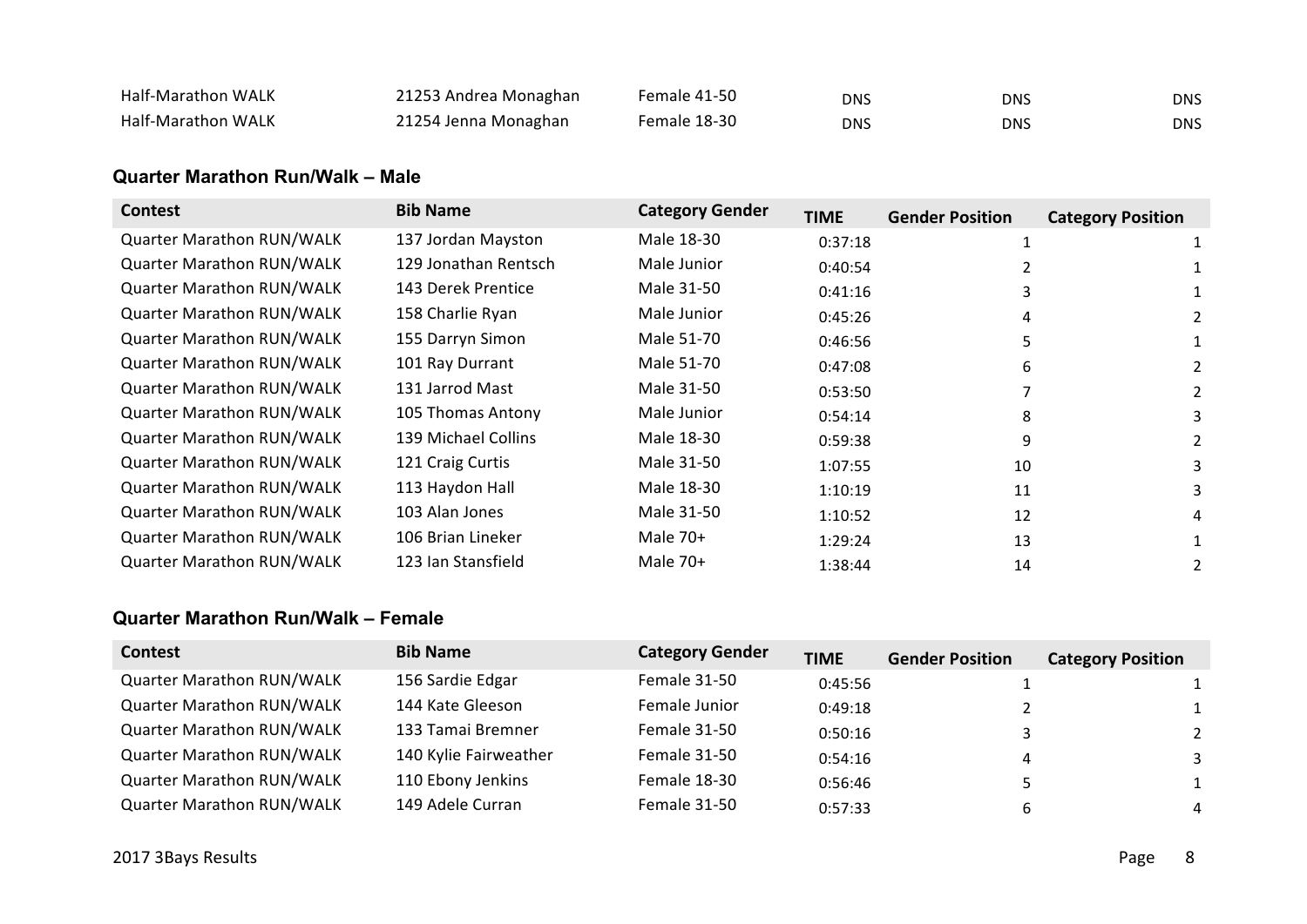| Quarter Marathon RUN/WALK        | 162 Zara John            | Female Junior       | 0:58:21 | $\overline{7}$ | $\overline{2}$ |
|----------------------------------|--------------------------|---------------------|---------|----------------|----------------|
| Quarter Marathon RUN/WALK        | 161 Rose John            | <b>Female 51-70</b> | 0:58:21 | 8              | $\mathbf{1}$   |
| Quarter Marathon RUN/WALK        | 118 Stephanie Hein       | Female 18-30        | 0:58:40 | 9              | $\overline{2}$ |
| Quarter Marathon RUN/WALK        | 145 Elaine Gome          | <b>Female 31-50</b> | 0:59:50 | 10             | 5              |
| Quarter Marathon RUN/WALK        | 102 Kay Antony           | <b>Female 31-50</b> | 1:00:08 | 11             | 6              |
| Quarter Marathon RUN/WALK        | 111 Phillippa Hewitt     | Female 18-30        | 1:00:28 | 12             | 3              |
| Quarter Marathon RUN/WALK        | 117 Tina Biggs           | <b>Female 31-50</b> | 1:00:42 | 13             | $\overline{7}$ |
| Quarter Marathon RUN/WALK        | 119 Brianna Bensch       | Female 18-30        | 1:02:02 | 14             | 4              |
| Quarter Marathon RUN/WALK        | 116 Eloise Adams         | Female Junior       | 1:02:08 | 15             | 3              |
| Quarter Marathon RUN/WALK        | 138 Annie Hobby          | Female 18-30        | 1:02:26 | 16             | 5              |
| Quarter Marathon RUN/WALK        | 107 Joanne Vine          | Female 31-50        | 1:02:57 | 17             | 8              |
| Quarter Marathon RUN/WALK        | 124 Nicki Curtis         | <b>Female 31-50</b> | 1:03:04 | 18             | 9              |
| Quarter Marathon RUN/WALK        | 159 Natalie Tavare       | Female 18-30        | 1:04:04 | 19             | 6              |
| <b>Quarter Marathon RUN/WALK</b> | 160 Elizabeth Regent     | <b>Female 31-50</b> | 1:07:05 | 20             | 10             |
| Quarter Marathon RUN/WALK        | 126 Camille McNamara     | Female 31-50        | 1:09:05 | 21             | 11             |
| Quarter Marathon RUN/WALK        | 157 Lauren Dunsmuir      | <b>Female 31-50</b> | 1:10:15 | 22             | 12             |
| Quarter Marathon RUN/WALK        | 114 Janani Krishnamurthy | Female 18-30        | 1:10:19 | 23             | $\overline{7}$ |
| Quarter Marathon RUN/WALK        | 130 Evangeline Dowling   | Female 18-30        | 1:12:03 | 24             | 8              |
| Quarter Marathon RUN/WALK        | 127 Robyn Scanlon        | Female 31-50        | 1:12:56 | 25             | 13             |
| Quarter Marathon RUN/WALK        | 154 Aliesa Abrahamson    | <b>Female 31-50</b> | 1:13:46 | 26             | 14             |
| Quarter Marathon RUN/WALK        | 163 Allana Voigt         | Female 18-30        | 1:16:21 | 27             | 9              |
| <b>Quarter Marathon RUN/WALK</b> | 153 Jane McGrory         | <b>Female 31-50</b> | 1:17:18 | 28             | 15             |
| Quarter Marathon RUN/WALK        | 104 Erin Sell            | <b>Female 31-50</b> | 1:18:05 | 29             | 16             |
| <b>Quarter Marathon RUN/WALK</b> | 128 Verity McDonald      | <b>Female 31-50</b> | 1:20:29 | 30             | 17             |
| <b>Quarter Marathon RUN/WALK</b> | 112 Lyn Gamble           | <b>Female 51-70</b> | 1:21:22 | 31             | $\overline{2}$ |
| <b>Quarter Marathon RUN/WALK</b> | 152 Trina Luy            | <b>Female 31-50</b> | 1:27:05 | 32             | 18             |
| Quarter Marathon RUN/WALK        | 151 Kiani Beavis         | Female Junior       | 1:27:05 | 33             | 4              |
| Quarter Marathon RUN/WALK        | 135 Sue McDonald         | <b>Female 51-70</b> | 1:28:46 | 34             | 3              |
| Quarter Marathon RUN/WALK        | 147 Heidi McGrath        | Female 18-30        | 1:29:18 | 35             | 10             |
| Quarter Marathon RUN/WALK        | 115 Joy McGrath          | Female 51-70        | 1:29:18 | 36             | 4              |
|                                  |                          |                     |         |                |                |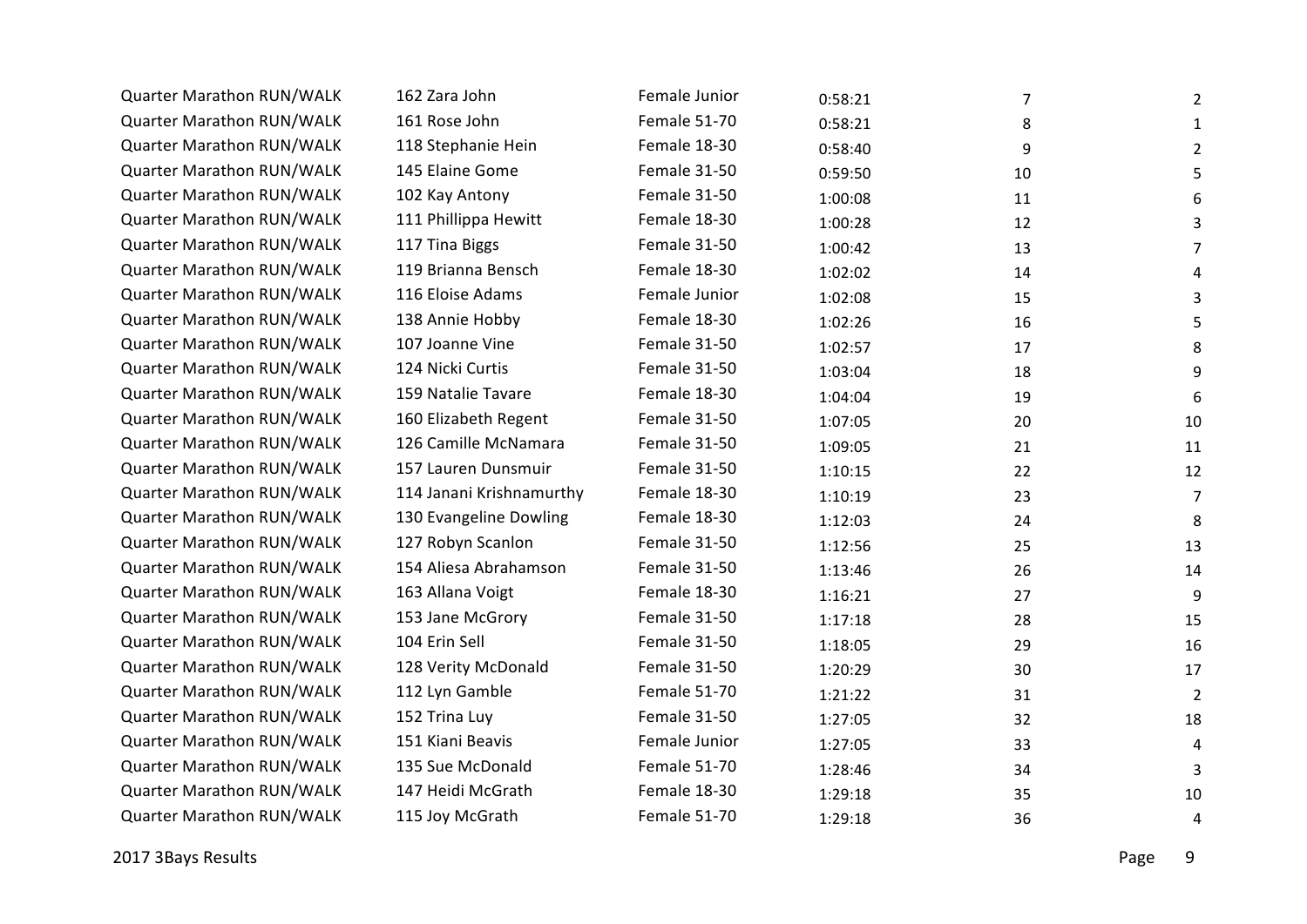| <b>Quarter Marathon RUN/WALK</b> | 100 Leonie Durrant    | Female 51-70 | 1:31:06    | 37         | 5.         |
|----------------------------------|-----------------------|--------------|------------|------------|------------|
| <b>Quarter Marathon RUN/WALK</b> | 109 Stacy Jantosh     | Female 31-50 | 1:31:52    | 38         | 19         |
| <b>Quarter Marathon RUN/WALK</b> | 150 Peta Finnegan     | Female 18-30 | 1:32:00    | 39         | 11         |
| <b>Quarter Marathon RUN/WALK</b> | 122 Kate Howman       | Female 51-70 | 1:34:04    | 40         | 6          |
| <b>Quarter Marathon RUN/WALK</b> | 134 Lindy Rose        | Female 31-50 | 1:39:53    | 41         | 20         |
| <b>Quarter Marathon RUN/WALK</b> | 148 Kamarla Rose      | Female 31-50 | 1:39:54    | 42         | 21         |
| <b>Quarter Marathon RUN/WALK</b> | 125 Lisa Sealey       | Female 31-50 | 1:44:33    | 43         | 22         |
| <b>Quarter Marathon RUN/WALK</b> | 141 Michelle Shiels   | Female 18-30 | 1:44:34    | 44         | 12         |
| <b>Quarter Marathon RUN/WALK</b> | 132 Helen Moore       | Female 51-70 | 1:45:29    | 45         | 7          |
| <b>Quarter Marathon RUN/WALK</b> | 120 Liz Farnsworth    | Female 51-70 | 1:45:29    | 46         | 8          |
| <b>Quarter Marathon RUN/WALK</b> | 136 Caroline Shepherd | Female 51-70 | 1:57:05    | 47         | 9          |
| <b>Quarter Marathon RUN/WALK</b> | 142 Leanne Halliwell  | Female 51-70 | 1:57:05    | 48         | 10         |
| <b>Quarter Marathon RUN/WALK</b> | 108 Sally-Anne Dean   | Female 51-70 | <b>DNF</b> | <b>DNF</b> | <b>DNF</b> |
| <b>Quarter Marathon RUN/WALK</b> | 146 Linda Black       | Female 51-70 | <b>DNF</b> | <b>DNF</b> | <b>DNF</b> |

# **Marathon Relay Run (4 Person)**

| <b>Contest</b>                | <b>Bib Name</b> | <b>Category Gender</b> | <b>TIME</b> | <b>Gender Position</b> | <b>Category Position</b> |  |
|-------------------------------|-----------------|------------------------|-------------|------------------------|--------------------------|--|
| Marathon Relay RUN (4 Person) | 4 The Big Girls | N/A Relay              | 4:06:18     | N/A                    |                          |  |

# **Marathon Relay Run (8 Person)**

| <b>Contest</b>                | <b>Bib Name</b>      | <b>Category Gender</b> | <b>TIME</b> | <b>Gender Position</b> | <b>Category Position</b> |
|-------------------------------|----------------------|------------------------|-------------|------------------------|--------------------------|
| Marathon Relay RUN (8 Person) | 29 Torquay Lions     | N/A Relay              | 3:03:24     | N/A                    |                          |
| Marathon Relay RUN (8 Person) | 28 Torquay Tigers    | N/A Relay              | 3:26:03     | N/A                    |                          |
| Marathon Relay RUN (8 Person) | 22 Essex Express     | N/A Relay              | 3:44:11     | N/A                    | 3                        |
| Marathon Relay RUN (8 Person) | 25 Wefo Wanderers    | N/A Relay              | 3:47:00     | N/A                    | 4                        |
| Marathon Relay RUN (8 Person) | 26 Bn Brigade        | N/A Relay              | 3:47:58     | N/A                    | 5.                       |
| Marathon Relay RUN (8 Person) | 24 Shorten Shufflers | N/A Relay              | 3:50:15     | N/A                    | 6                        |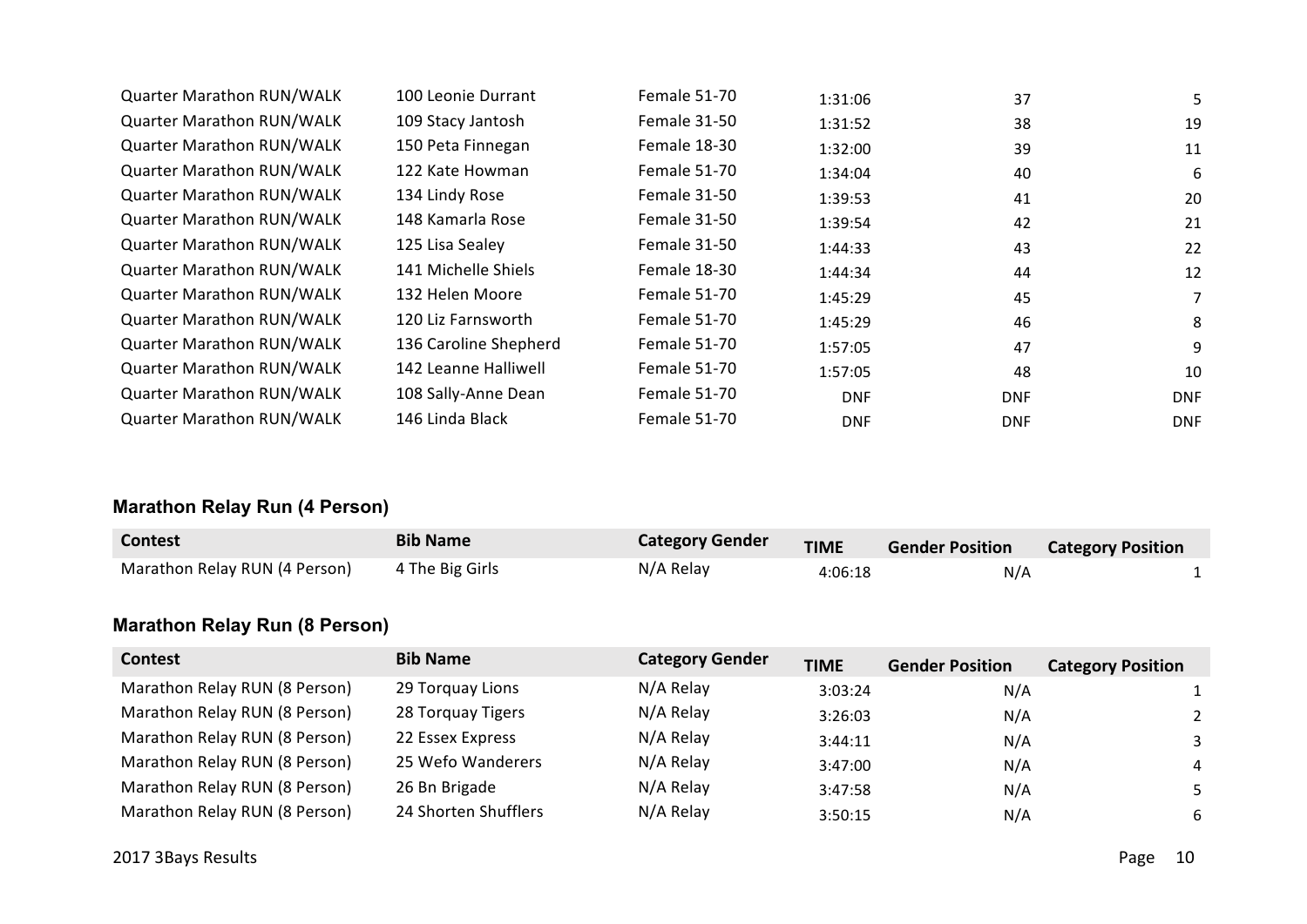| Marathon Relay RUN (8 Person) | 23 Rambling Roosters | N/A Relay | 3:54:10 | N/A |  |
|-------------------------------|----------------------|-----------|---------|-----|--|
| Marathon Relay RUN (8 Person) | 27 Winda-Mara        | N/A Relay | 4:03:24 | N/A |  |
| Marathon Relay RUN (8 Person) | 30 Blair House       | N/A Relay | 4:20:00 | N/A |  |

#### **Marathon Relay Walk**

| <b>Contest</b>             | <b>Bib Name</b> | <b>Category Gender</b> | <b>TIME</b> | <b>Gender Position</b> | <b>Category Position</b> |  |
|----------------------------|-----------------|------------------------|-------------|------------------------|--------------------------|--|
| <b>Marathon Relay WALK</b> | 79 Winda-Mara   | N/A Relay              | 7:08:40     | N/A                    |                          |  |

## **Marathon Relay Primary School 8+ Person**

| <b>Contest</b>                | <b>Bib Name</b>              | <b>Category Gender</b> | <b>TIME</b> | <b>Gender Position</b> | <b>Category Position</b> |
|-------------------------------|------------------------------|------------------------|-------------|------------------------|--------------------------|
| PRIMARY SCHOOL 8+ ENTRY RELAY | 66 All Saints Primary School | N/A Relay              | 3:22:16     | N/A                    |                          |
| PRIMARY SCHOOL 8+ ENTRY RELAY | 61 Portland North Cheeters   | N/A Relay              | 3:37:14     | N/A                    | 2                        |
| PRIMARY SCHOOL 8+ ENTRY RELAY | 59 Portland Primary Pirates  | N/A Relay              | 3:40:35     | N/A                    | 3                        |
| PRIMARY SCHOOL 8+ ENTRY RELAY | 63 Bolwarra Eight            | N/A Relay              | 3:50:05     | N/A                    | 4                        |
| PRIMARY SCHOOL 8+ ENTRY RELAY | 65 St Johns                  | N/A Relay              | 3:55:12     | N/A                    | 5.                       |
| PRIMARY SCHOOL 8+ ENTRY RELAY | 60 Bolwarra Plus Many        | N/A Relay              | 4:00:16     | N/A                    | 6                        |
| PRIMARY SCHOOL 8+ ENTRY RELAY | 62 Bolwarra Again            | N/A Relay              | 4:00:25     | N/A                    |                          |
| PRIMARY SCHOOL 8+ ENTRY RELAY | 64 Bundarra Primary School   | N/A Relay              | 4:04:19     | N/A                    | 8                        |

## **Marathon Relay Primary School 8 Person**

| <b>Contest</b>             | <b>Bib Name</b>         | <b>Category Gender</b> | <b>TIME</b> | <b>Gender Position</b> | <b>Category Position</b> |
|----------------------------|-------------------------|------------------------|-------------|------------------------|--------------------------|
| PRIMARY SCHOOL ENTRY RELAY | 40 Portland North Pumas | N/A Relay              | 3:37:03     | N/A                    |                          |

#### **Marathon Relay Secondary School 8 Person**

| <b>Contest</b>               | <b>Bib Name</b>    | <b>Category Gender</b> | <b>TIME</b> | <b>Gender Position</b> | <b>Category Position</b> |
|------------------------------|--------------------|------------------------|-------------|------------------------|--------------------------|
| SECONDARY SCHOOL ENTRY RELAY | 72 Bavview Seniors | N/A Relay              | 3:18:09     | N/A                    |                          |
| SECONDARY SCHOOL ENTRY RELAY | 69 Monivae         | N/A Relay              | 3:24:29     | N/A                    |                          |